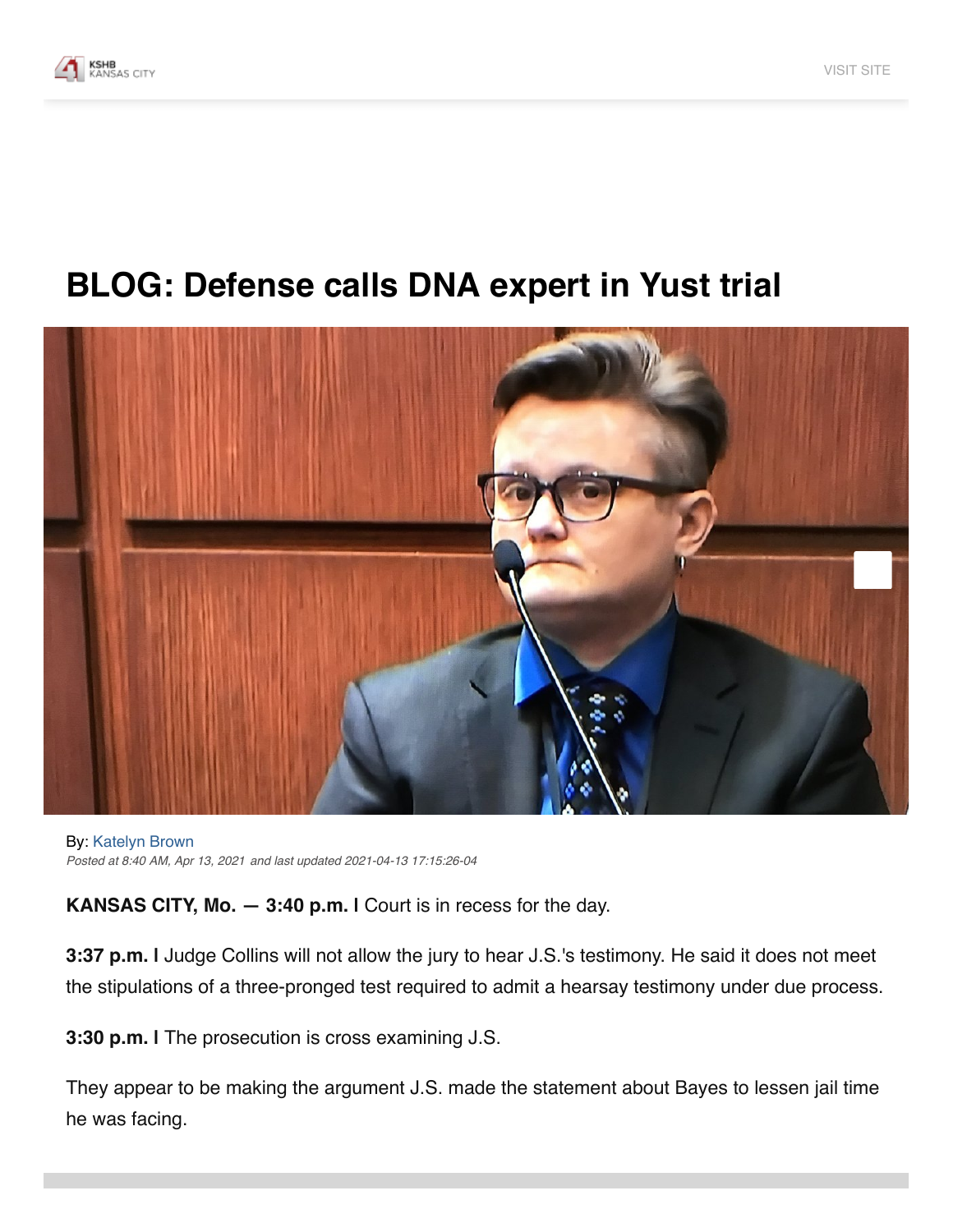

The defense argues the prosecution can re-cross examine Bayes if they'd like and J.S.'s testimony should be admissible in court.

The prosecution is arguing the credibility of this witness, a known crystal methamphetamine dealer.

3:15 p.m. I Court has resumed for offers of proof.

A witness for the defense identified only by the initials J.S. said Billy Bayes told him he got high with a girl who "flopped," or overdosed.

Bayes said he and another man started to take her to the hospital when she died and they instead disposed of the body.

J.S. said Bayes told him it was "the missing Belton girl," presumably Kara Kopetsky.

2:45 p.m. I Judge Collins briefly brought the jury back in to read them instructions and dismiss them for the day. He, the attorneys and Yust will remain to hear more offers of proof this afternoon.

Defense attorneys and prosecutors will discuss this afternoon what witnesses will be allowed to testify tomorrow.#YustTrial @41actionnews

- Andres Gutierrez (@AFGutierrez) April 13, 2021

1:57 p.m. I The jury quickly hears from an apartment manager where Yust used to live. Then the court took recess.

Another brief testimony from Sandee Schneider, property manager of the Apple Creek Apts where Yust lived.

Schneider says they were posters saying 'I know what you did, we know where you live' hung up around the property about 10 yrs ago.  $\#Y$ ustTrial @41 actionnews

- Andres Gutierrez (@AFGutierrez) April 13, 2021

1:54 p.m. I A former girlfriend of Yust who reached out to him after seeing a special on Kara's disappearance is briefly called to the stand.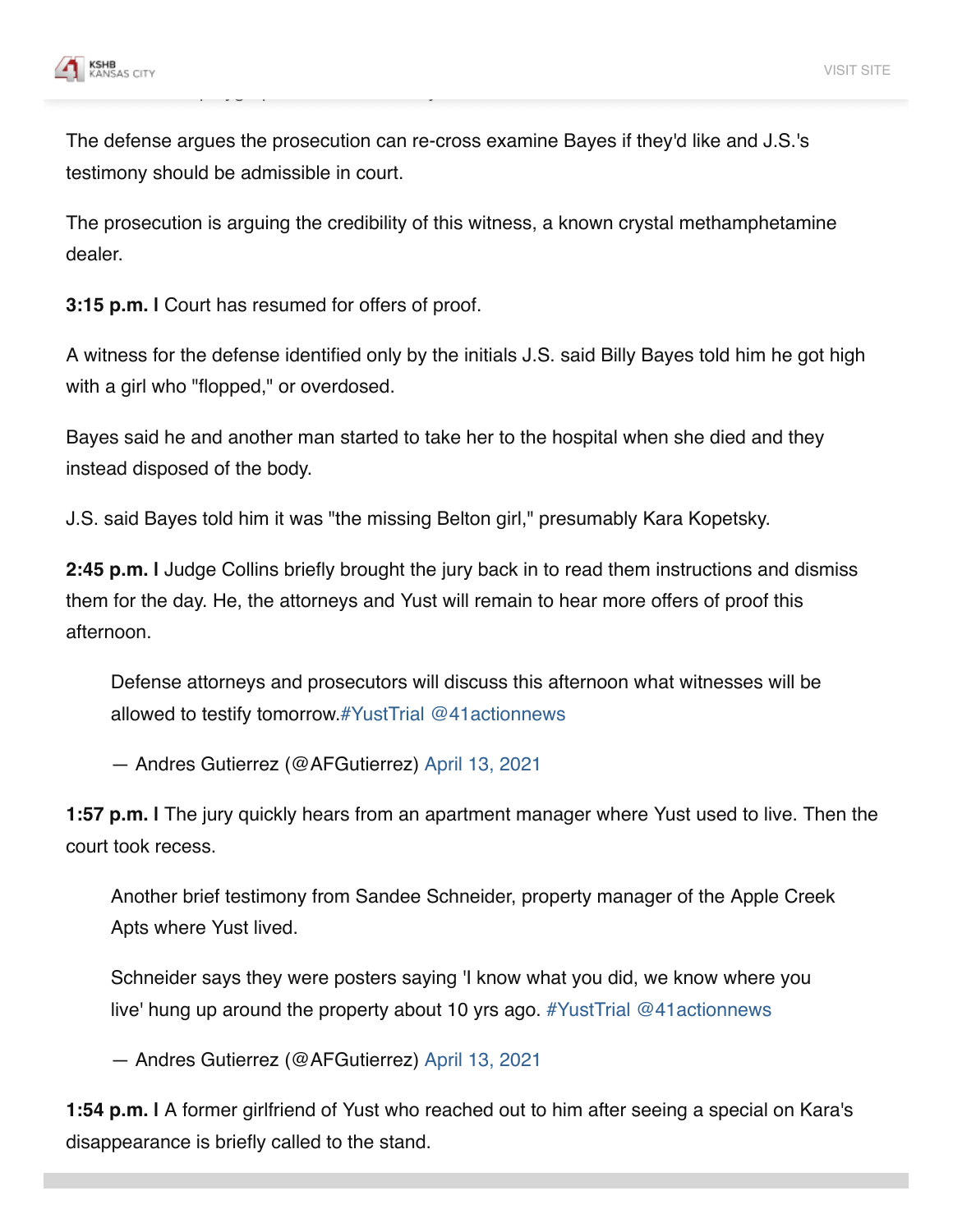

She added Yust on Facebook after watching a TV show surrounding the disappearance of Kopetsky. Moore wanted to get him to know better. The two casually dated in late Aug 2016  $\#$ YustTrial @41 actionnews

- Andres Gutierrez (@AFGutierrez) April 13, 2021

1:43 p.m. I Blackwell said she found blood but not urine. There's no way to know if that was the clothing Yust was wearing when Jessica went missing.

In examining the clothing Blackwell did not observe urine stains

One of Yust's shoes did contain a blood stain #YustTrial @41actionnews

- Andres Gutierrez (@AFGutierrez) April 13, 2021

1:41 p.m. I The next witness is Nicole Blackwell, who checked Yust's clothing for DNA samples on Sept. 11, 2016.

Nicole Blackwell with the @kcpolice crime lab's DNA section is now testifying.

Blackwell looks for samples that would be good for DNA analysis.

She was asked to review Yust's clothing collected on 9/11/16. #YustTrial @41actionnews

- Andres Gutierrez (@AFGutierrez) April 13, 2021

1:35 p.m. I The defense called KCPD trace evidence supervisor of the KCPD Crime Lab Kevin Winer to the stand. He held the position during the Runions disappearance. He said it rained on Sept. 8 and 9 of 2016.

Defense now questioning Kevin Winer, who was the supervisor of the trace evidence sector at the KCPD Crime Lab during Runions' disappearance#YustTrial  $@41$  actionnews

- Andres Gutierrez (@AFGutierrez) April 13, 2021

1:20 p.m. I Dr. Snow said he believes there were flaws in evidence collection at the site of the remains.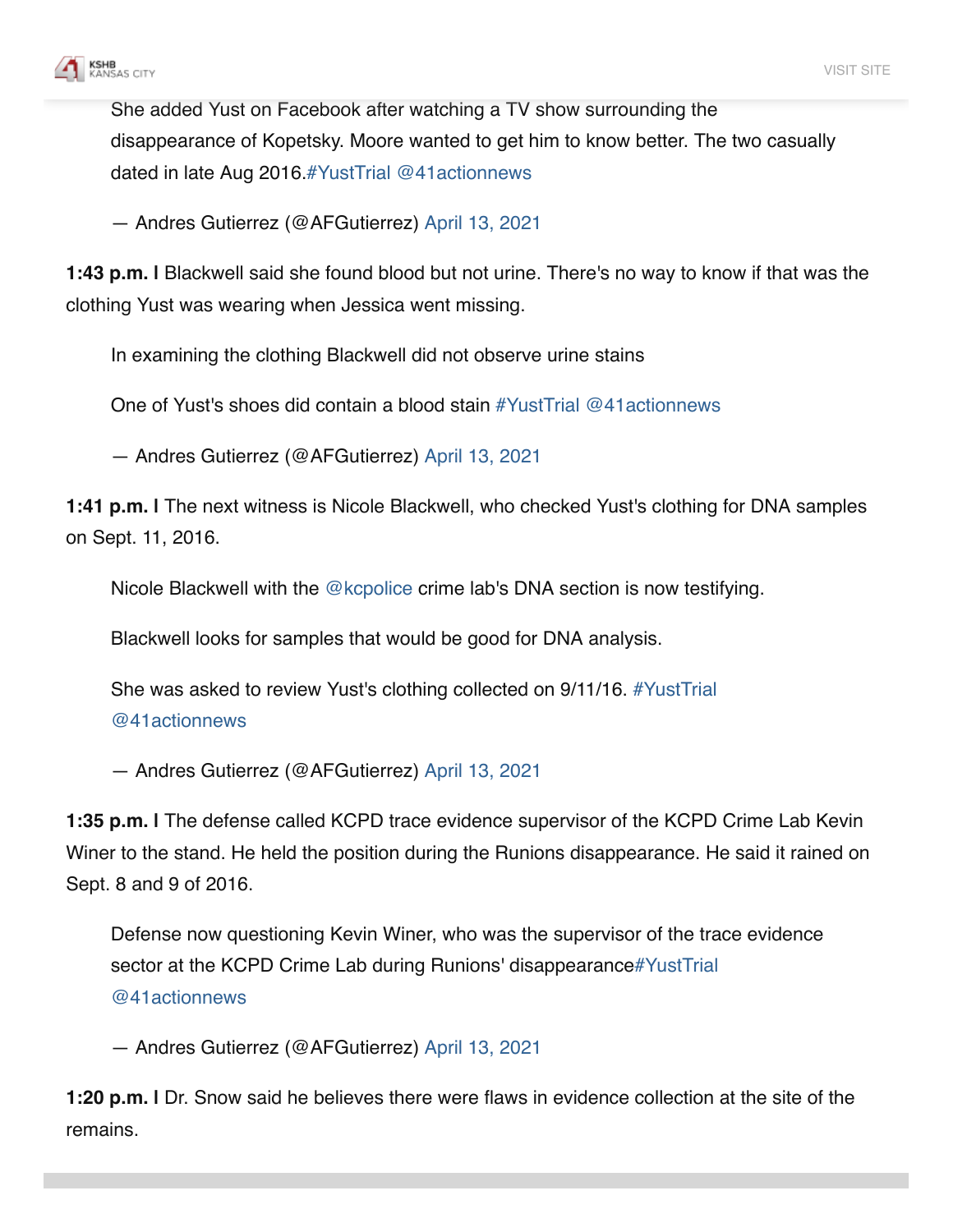

- Andres Gutierrez (@AFGutierrez) April 13, 2021

1:06 p.m. I The defense calls its next witness: forensic anthropologist Dr. Rick Snow.

Dr. Snow reviewed the remains of both girls at the Jackson County Medical Examiner's Office on 9/16/2020#YustTrial @41actionnews

- Andres Gutierrez (@AFGutierrez) April 13, 2021

1:01 p.m. I Judge Williams Collins said Taylor-Austin's testimony doesn't meet the reliability standard and will be excluded from the trial.

12:54 p.m. I Taylor-Austin concludes her testimony in the offer of proof hearing with no crossexamination from the prosecution. The defense and state are now arguing the admissibility of the testimony.

12:47 p.m. I The prosecution has objected to Taylor-Austin's testimony on the grounds of its relevancy. The judge is allowing her to get to her conclusion before deciding whether or not the jury can hear it.

State chimes in saying this note belongs to Carter, who is NOT on trial and isn't relevant.

Judge Collins will allow her to finish before deciding whether or not to exclude her. #YustTrial @41actionnews

- Andres Gutierrez (@AFGutierrez) April 13, 2021

12:42 p.m. I Taylor-Austin is now walking the courtroom through her analysis of what she believes to be Gematria code.

12:30 p.m. I Taylor-Austin said she interviewed a number of people, including Yust, during her analysis of what appeared to be a coded message Carter left behind.

She said she also used a Bible to try to decode the message, but that was difficult because it's unknown what version of the Bible Carter used.

Among the items was a piece of paper that Austin believes had a coded message from Carter.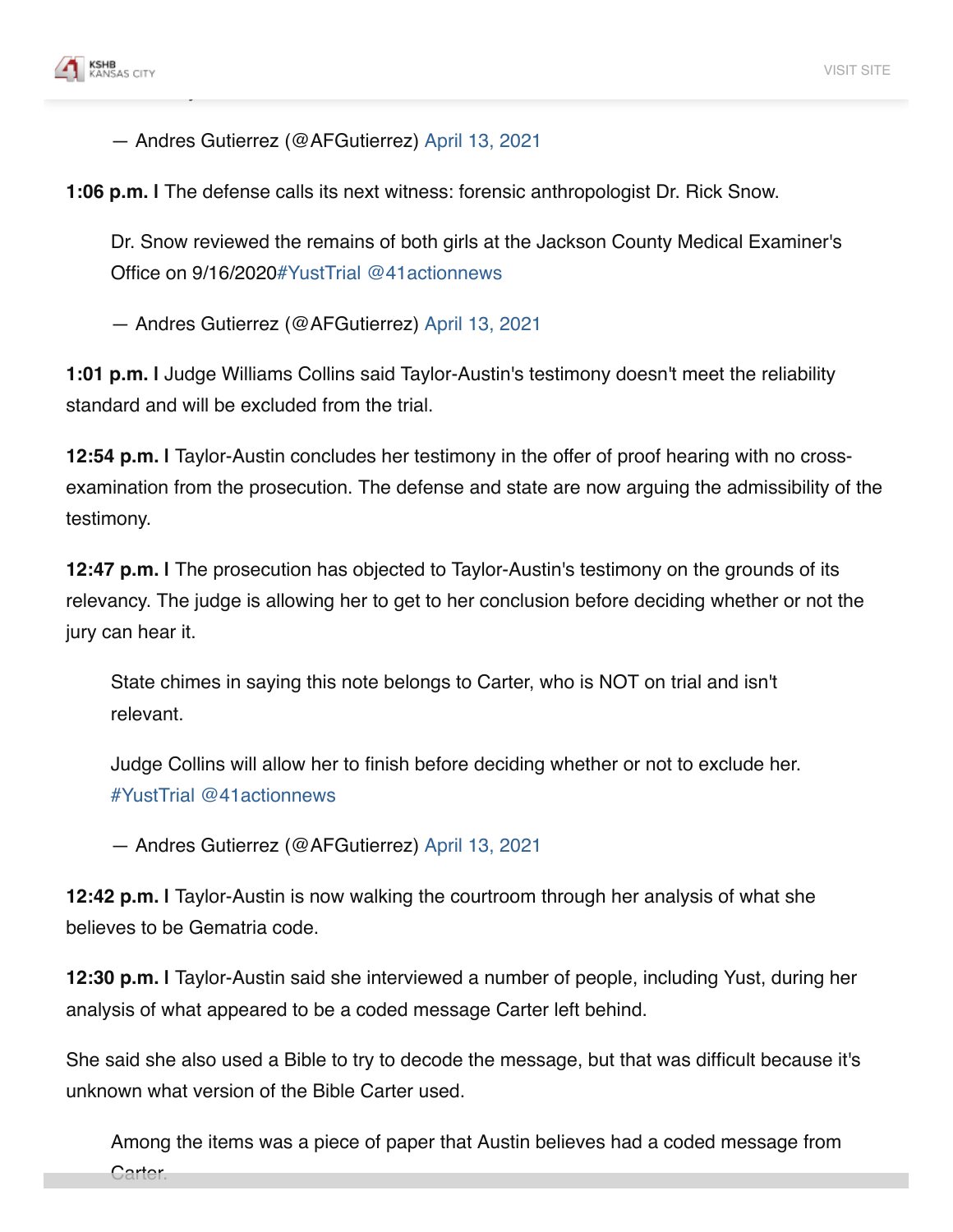

Austin reached out to the FBI & a rabbi in Israel for help to try to decode the message. #YustTrial @41actionnews

- Andres Gutierrez (@AFGutierrez) April 13, 2021

12:15 p.m. I The jury is still in recess as the rest of the courtroom hears an offer of proof from a codes expert for the defense.

Lisa Taylor-Austin is a psychotherapist and expert on gangs who specializes in gang and prison codes.

The defense is bringing her in to talk about the notepad left in Jessep Carter's jail cell.

The judge will decide if the jury can hear this testimony or not.

Austin is also an expert in gang/prison code culture

She has reviewed photos of the items left behind by Carter in his jail cell found at the time of his death  $\#Y$ ustTrial @41 actionnews

- Andres Gutierrez (@AFGutierrez) April 13, 2021

12:03 p.m. I Court is in recess as the defense lines up additional witnesses.

12:01 p.m. I Armstrong's testimony is excluded, the judge rules, based on the reliability, accuracy and relevancy of his account.

Judge Collins rules Armstrong is not a reliable witness and will exclude him from testifying

Court takes another brief break#YustTrial @41actionnews

- Andres Gutierrez (@AFGutierrez) April 13, 2021

11:49 a.m. I The judge will not allow the jury to hear Armstrong's testimony about the surveillance video.

The defense is now asking him about what he personally observed on Sept. 9, 2016.

11:30 a.m. I The jury is again dismissed from the courtroom as the state and judge hear testimony from Anthony "Tony" Armstrong, whose son is Jessep Carter's cousin.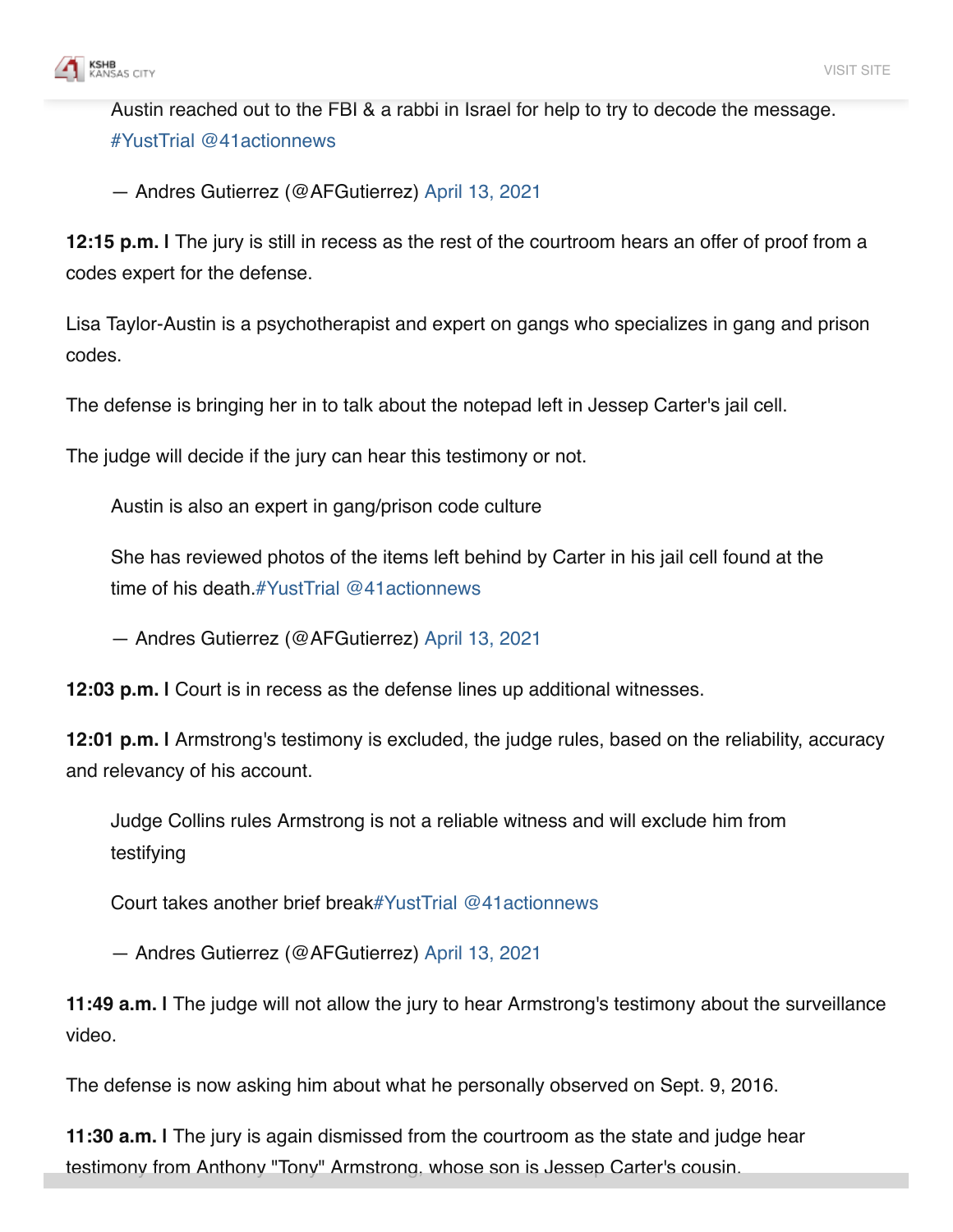

11:23 a.m. I With the jury back in the courtroom, the defense calls Judy Young to the stand.

She said she reported seeing Runions' SUV in an area commonly used to dump trash in 2016.

11:13 a.m. I The defense is asking two investigators about a gold station wagon which they are trying to argue belonged to Jessep Carter.

The judge ruled to exclude that testimony on the grounds it is not relevant to the case.

The prosecution reiterates that it's Kylr Yust on trial, not Carter.

Two other offers of proof are denied, one of them from Michael Strong with the Belton Police Department. Took in tip from a woman who saw a suspicious car near the area where the remains were found.#YustTrial @41 actionnews

- Andres Gutierrez (@AFGutierrez) April 13, 2021

11:05 a.m. I Court is back in session but the jury is not in the room as the defense runs through a couple offers of proof.

After hearing these testimonies, the judge will decide if they are relevant to the case and can be heard by the jury.

10:30: a.m. I Court is in short recess.

10:15 a.m. I The prosecution continues questioning Trainum about the timeline of events, this time after Runions' disappearance.

Trainum said he reviewed thousands of documents and has trouble remembering some of the specifics about this case.

The expert also said it is natural for homicide investigations to become suspect-driven. The problem in this case is that there was also confirmation bias at play, he said.

9:50 a.m. I Trainum said cross contamination of testimony can occur in a case such as this, when several witnesses are from the same area and are connected.

Trainum also said cases like Kopetsky's can be tricky due to the length of time and memory could affect testimony.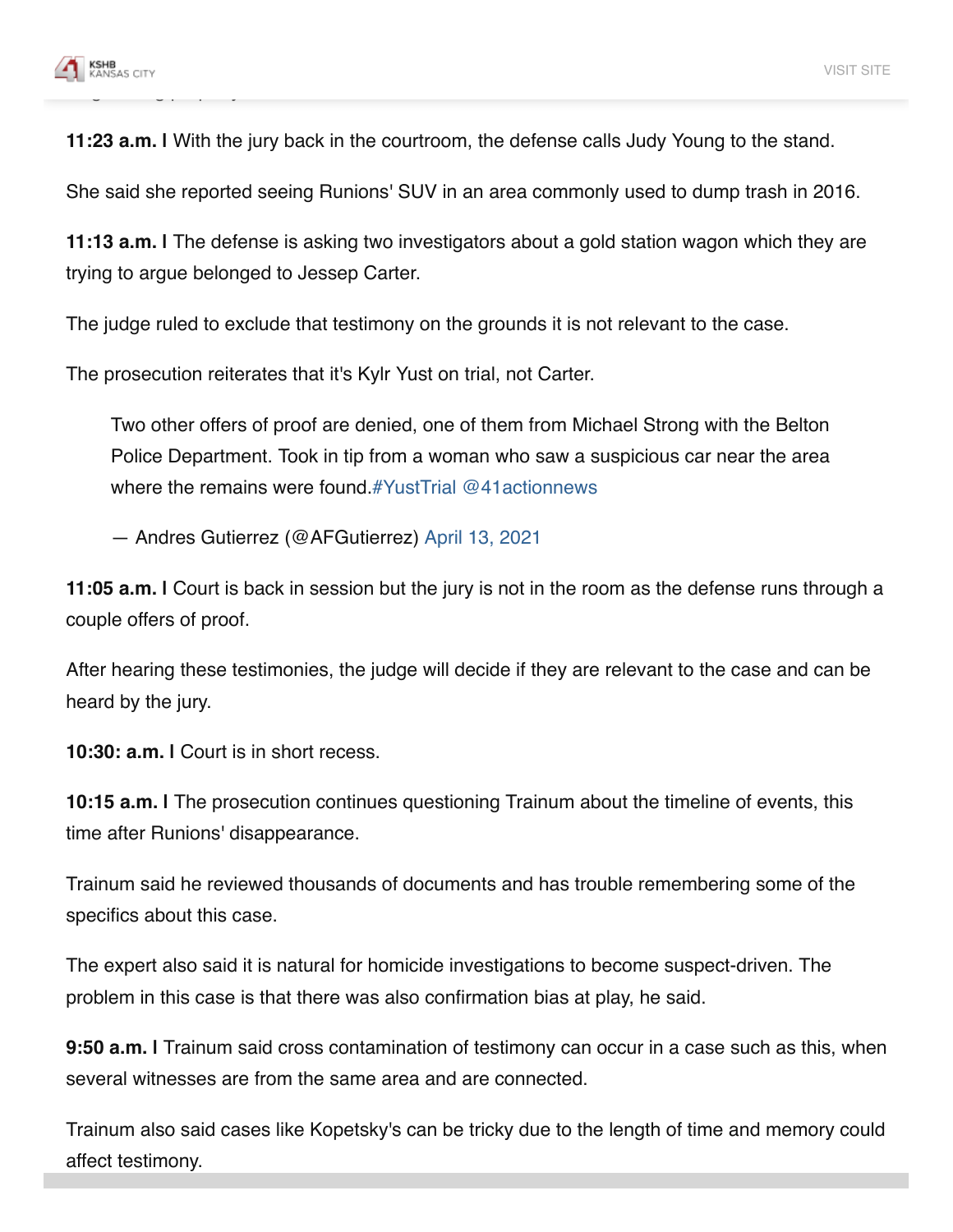

In cross examination, Cass County Assistant Prosecuting Attorney Julie Tolle notes the history of abuse and cell phone records makes Yust the prime suspect in this case. #YustTrial @41actionnews

- Andres Gutierrez (@AFGutierrez) April 13, 2021

9:40 a.m. I With the jury returned, Trainum talks about third parties approaching witnesses.

Jury is back.

Trainum discusses Amy Clark's statement, Clark went to police the day Kara went missing.

Clark provided a recorded statement to @kcpolice Ofc. Meierer. She was also approached by Kara's family members. #YustTrial @41actionnews

- Andres Gutierrez (@AFGutierrez) April 13, 2021

9:29 a.m. I The state makes an objection to Trainum's testimony so the jury leaves the room for attorneys to conference with the judge.

Questioning stops after the state objects--calls for a conference with Judge Collins.

Jury steps out.

Defense reminds Trainum he can't express hearsay.

State says defense's line of questioning is out of line.#YustTrial @41actionnews

- Andres Gutierrez (@AFGutierrez) April 13, 2021

9:19 a.m. I Trainum cites "supervisory" issues in the investigation.

Trainum noted there were supervisory issues--failure to rein in Officer Meierer was one of them  $\#Y$ ustTrial @41 actionnews

- Andres Gutierrez (@AFGutierrez) April 13, 2021

9:14 a.m. I Trainum discusses an investigation a Kansas City, Missouri, Police Officer carried out of their own accord.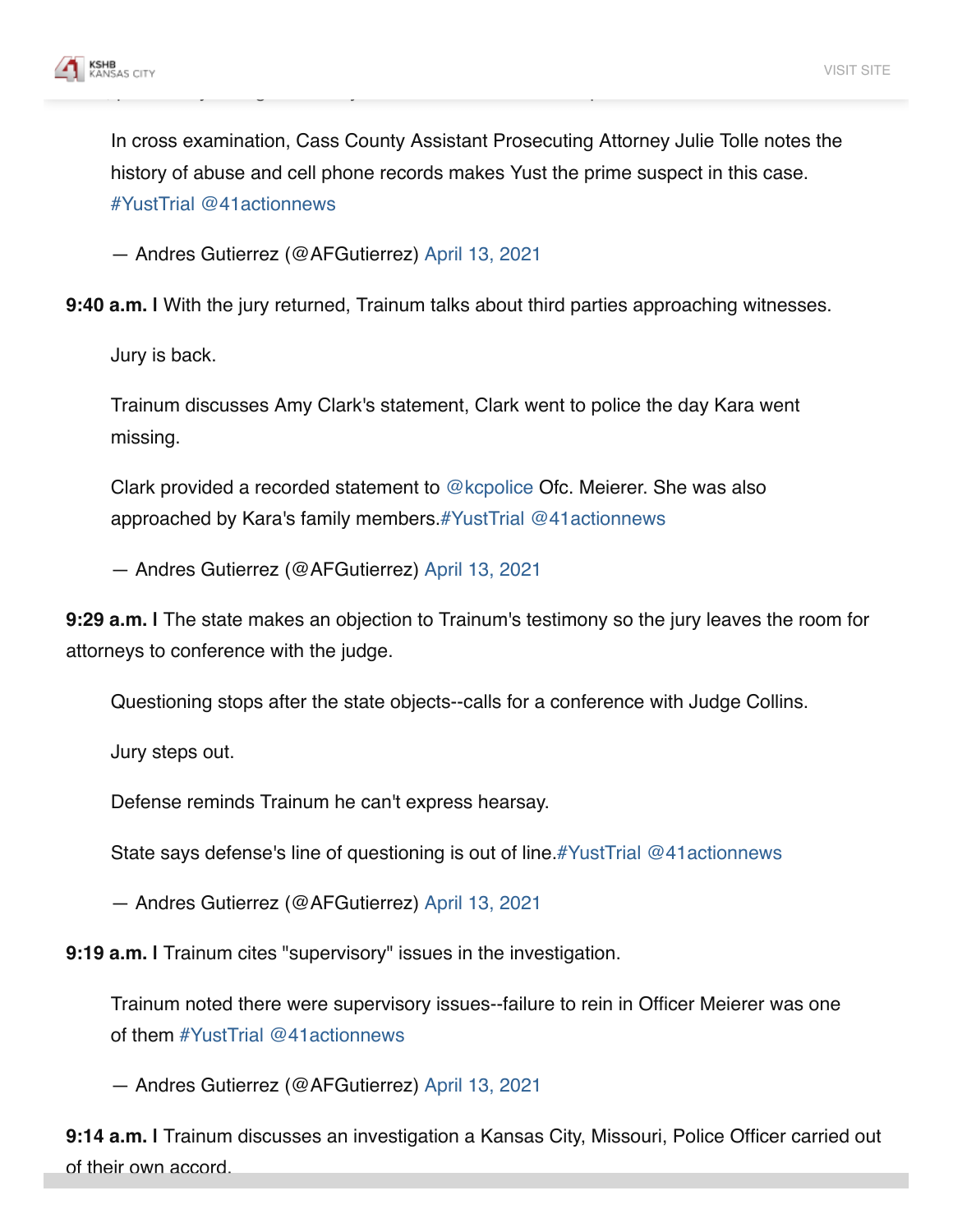

He 'broke all the rules' of letting subjects know about case information #YustTrial @41actionnews

- Andres Gutierrez (@AFGutierrez) April 13, 2021

9:08 a.m. I Trainum points out failures in the investigation, specifically regarding Yust's alibi.

Trainum says there are failures in evidence collection When they interviewed Yust and he gave an account such as being with people, making purchases--there was potential to corroborate#YustTrial @41actionnews pic.twitter.com/IZsDZJhfgg

- Andres Gutierrez (@AFGutierrez) April 13, 2021

9:02 a.m. I The defense is paying Trainum to review the case.

Trainum is being paid \$10K to review this case for the defense team. #YustTrial @41actionnews

- Andres Gutierrez (@AFGutierrez) April 13, 2021

8:59 a.m. I Trainum talks about the pressure of high-profile investigations.

Trainum: a high-profile case puts a lot of pressure on investigators to do something and reward money should not be linked to a conviction because there's always the incentive for the subject to change their testimony to get the reward money. #YustTrial @41actionnews

- Andres Gutierrez (@AFGutierrez) April 13, 2021

8:52 a.m. I Police procedure expert James Trainum is being asked about possible errors in the investigations.

James Trainum who specializes on police procedures and interrogations is on the stand being asked by defense attorney Sharon Turlington about investigative failure #YustTrial @41actionnews

- Andres Gutierrez (@AFGutierrez) April 13, 2021